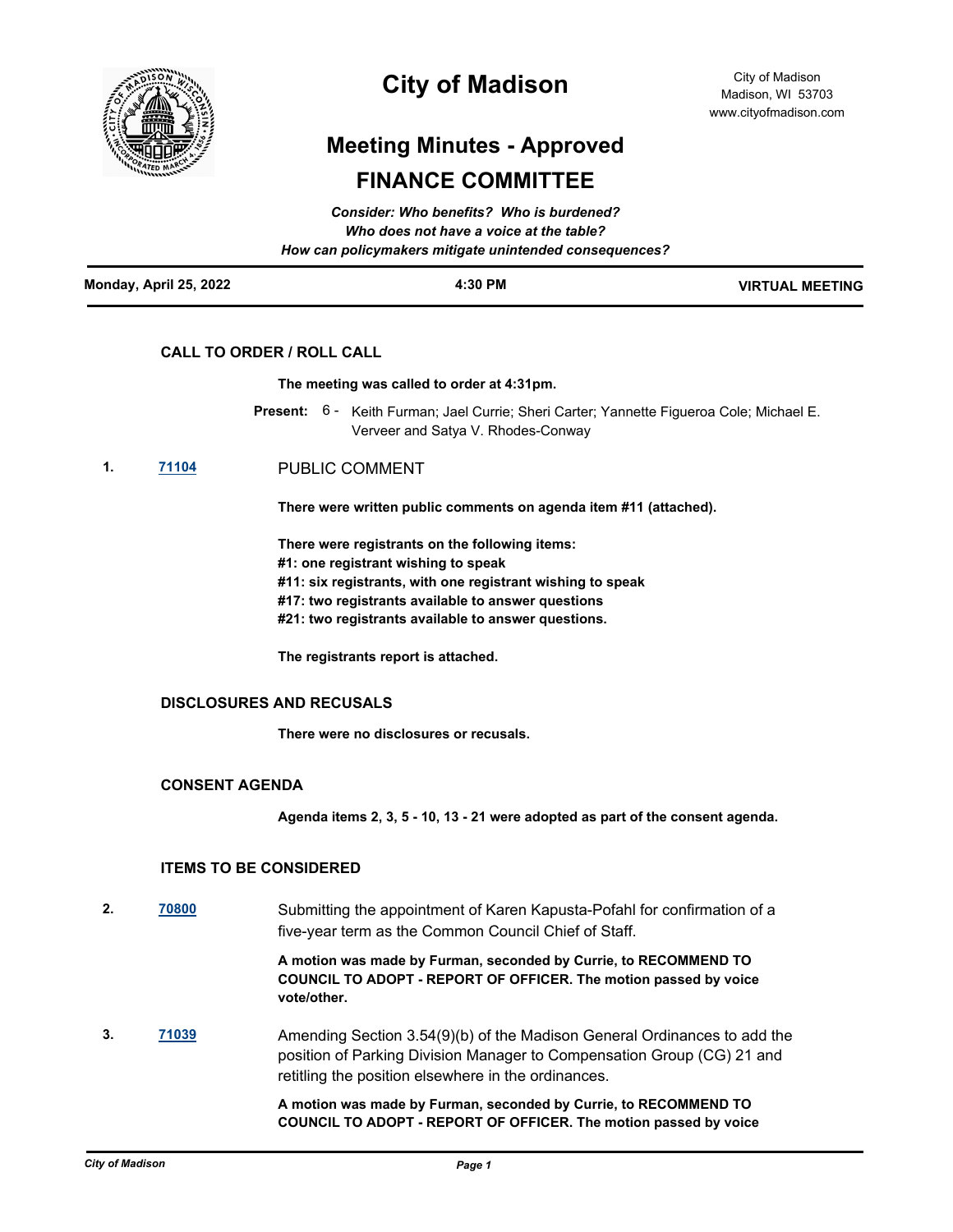#### **vote/other.**

**4. [71040](http://madison.legistar.com/gateway.aspx?m=l&id=/matter.aspx?key=83000)** Adopting and confirming the Labor Agreement between the City of Madison and the International Association of Fire Fighters Local 311 (IAFF Local 311) for the period January 1, 2022 through December 31, 2024.

> **A motion was made by Furman, seconded by Currie, to RECOMMEND TO COUNCIL TO ADOPT - REPORT OF OFFICER. The motion passed by voice vote/other.**

**5. [70847](http://madison.legistar.com/gateway.aspx?m=l&id=/matter.aspx?key=82845)** A Resolution to authorize the noncompetitive purchase of goods from Wausau Tile, Inc. as a sole source provider of custom color, finish and designed paver tiles. This expenditure will be funded through Monona Terrace's 2022 Capital Budget. The tiles will cost \$181,260.37

> **A motion was made by Furman, seconded by Currie, to RECOMMEND TO COUNCIL TO ADOPT - REPORT OF OFFICER. The motion passed by voice vote/other.**

**6. [70971](http://madison.legistar.com/gateway.aspx?m=l&id=/matter.aspx?key=82950)** A Resolution authorizing a sole source contract authorizing the Mayor and City Clerk to execute a service contract with the Center for Patient Partnerships to provide services for the City of Madison - Citywide Implementation of COVID-19 Education Program that is being funded through a US EPA Environmental Justice Grant.

> **A motion was made by Furman, seconded by Currie, to RECOMMEND TO COUNCIL TO ADOPT - REPORT OF OFFICER. The motion passed by voice vote/other.**

**7. [70915](http://madison.legistar.com/gateway.aspx?m=l&id=/matter.aspx?key=82903)** Amending the 2022 Adopted Operating Budget for the Assessor to transfer \$35,000 from Direct Appropriation's Contingent Reserve in the General Fund to Assessor's purchased services budget and authorizing the City to retain Outside Counsel on a non-competitive basis to assist the City Attorney in representing the City's interests in property tax litigation with Section 42 housing developments which are challenging their 2020 real property tax assessments.

> **A motion was made by Furman, seconded by Currie, to RECOMMEND TO COUNCIL TO ADOPT (15 VOTES REQUIRED) - REPORT OF OFFICER. The motion passed by voice vote/other.**

**8. [70758](http://madison.legistar.com/gateway.aspx?m=l&id=/matter.aspx?key=82772)** Amending the Police Department's 2022 Operating Budget and authorizing the Mayor and Chief of Police to accept up to \$20,000 in funding from the Wisconsin Department of Transportation for Beltline flex lane traffic safety enforcement.

> **A motion was made by Furman, seconded by Currie, to RECOMMEND TO COUNCIL TO ADOPT (15 VOTES REQUIRED) - REPORT OF OFFICER. The motion passed by voice vote/other.**

**9. [70964](http://madison.legistar.com/gateway.aspx?m=l&id=/matter.aspx?key=82947)** BY TITLE ONLY - Approving a contract between the Department of Veterans Affairs and the City of Madison Fire Department for the Madison Fire Department to provide fire protection services to the William S. Middleton Memorial Veterans Hospital.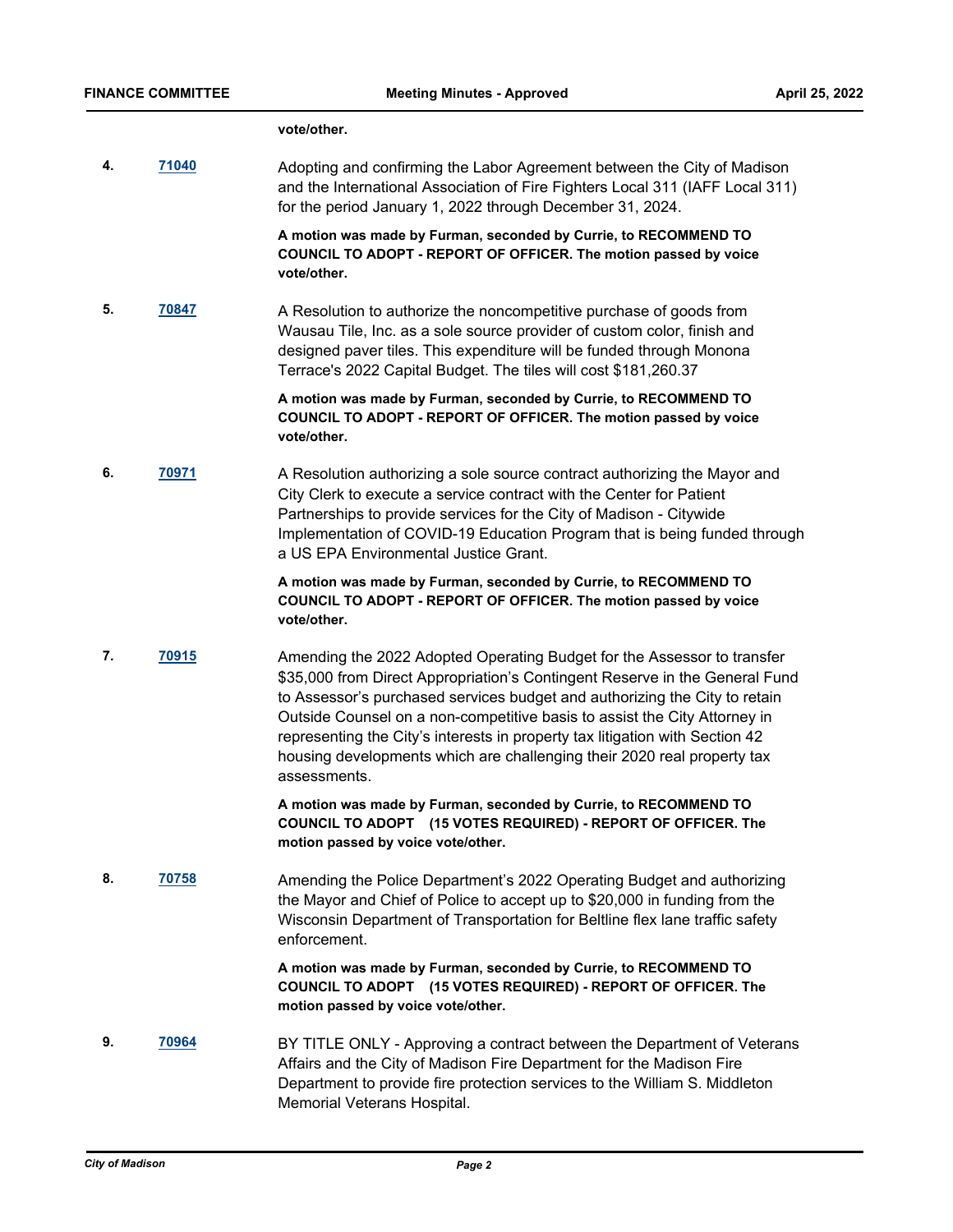**A motion was made by Furman, seconded by Currie, to Refer to the FINANCE COMMITTEE and should be returned by 6/6/2022. The motion passed by voice vote/other.**

10. **[70965](http://madison.legistar.com/gateway.aspx?m=l&id=/matter.aspx?key=82948)** SUBSTITUTE BY TITLE ONLY - Authorizing the City of Madison Fire Department to accept a donation of workout equipment (i.e., hand weights and rack systems), valued at \$21,456, from DICK'S Sporting Goods, Inc. to help outfit all 14 fire stations and improve the health and wellness of Fire Department employees.

> **A motion was made by Furman, seconded by Currie, to RECOMMEND TO COUNCIL TO ADOPT - REPORT OF OFFICER. The motion passed by voice vote/other.**

**11. [70597](http://madison.legistar.com/gateway.aspx?m=l&id=/matter.aspx?key=82628)** Approving a land sale and agreements with Dane County to sell and develop portions of the Yahara Hills Golf Course as a future landfill, compost site and sustainable business park, and entering into a new solid waste agreement.

### **A motion was made by Furman, seconded by Currie, to RECOMMEND TO COUNCIL TO ADOPT - REPORT OF OFFICER. The motion passed by voice vote/other.**

**12. [70872](http://madison.legistar.com/gateway.aspx?m=l&id=/matter.aspx?key=82870)** Amending the 2022 Adopted Capital Budget to transfer \$265,000 GO Borrowing from the Reconstruction Streets Program to Right-of-Way Landscaping Program, to allow conversion of medians with planting beds to turf and concrete. (Citywide)

> **A motion was made by Furman, seconded by Currie, to RECOMMEND TO COUNCIL TO ADOPT (15 VOTES REQUIRED) - REPORT OF OFFICER. The motion passed by voice vote/other.**

**13. [70887](http://madison.legistar.com/gateway.aspx?m=l&id=/matter.aspx?key=82885)** Authorize amendment of the 2022 Water Utility Capital Budget to include \$425,000 of additional budget authority for engineering services in support of bench-scale pilot testing, an alternatives analysis, and preliminary and final design for Well 15 PFAS Treatment Facility project and authorization to proceed with sole source award of engineering services to AECOM, in an amount not to exceed \$375,000.

> **A motion was made by Furman, seconded by Currie, to RECOMMEND TO COUNCIL TO ADOPT (15 VOTES REQUIRED) - REPORT OF OFFICER. The motion passed by voice vote/other.**

**14. [70985](http://madison.legistar.com/gateway.aspx?m=l&id=/matter.aspx?key=82957)** Approving Program Parameters for a New City Program Offering Assistance to Develop Accessory Dwelling Units

> **A motion was made by Furman, seconded by Currie, to RECOMMEND TO COUNCIL TO ADOPT - REPORT OF OFFICER. The motion passed by voice vote/other.**

**15. [70986](http://madison.legistar.com/gateway.aspx?m=l&id=/matter.aspx?key=82958)** Accepting a \$2 million grant from the Wisconsin Department of Administration Neighborhood Investment Fund Grant Program to support the financing of costs related to the Bayview Foundation's Triangle redevelopment involving a community center and housing, amending the Community Development Division's 2022 Adopted Capital Budget to receive and use those funds, and authorizing the Mayor and City Clerk to sign an agreement and complete any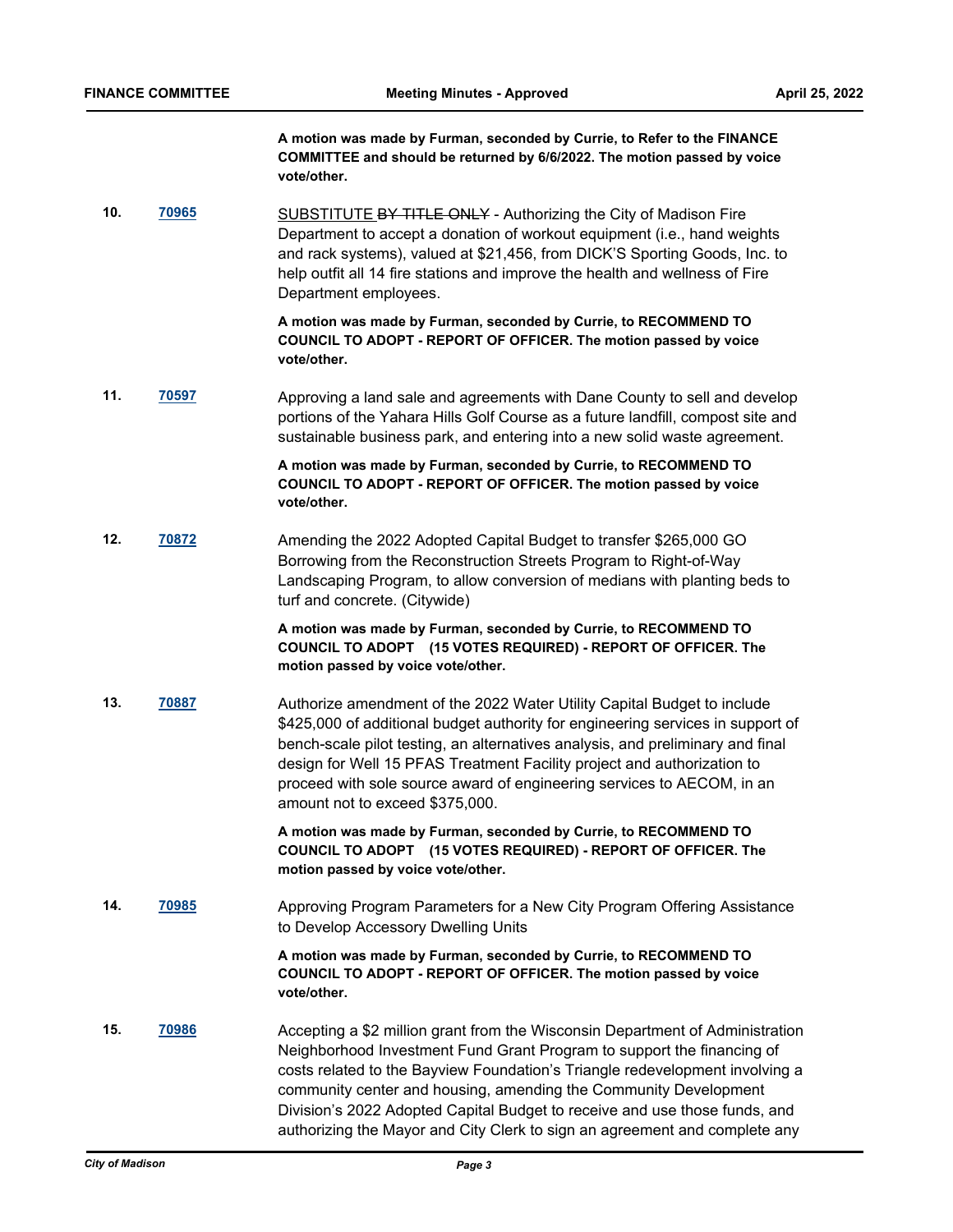other necessary documents with the State of Wisconsin to carry out the intent of the award.

**A motion was made by Furman, seconded by Currie, to RECOMMEND TO COUNCIL TO ADOPT (15 VOTES REQUIRED) - REPORT OF OFFICER. The motion passed by voice vote/other.**

**16. [70987](http://madison.legistar.com/gateway.aspx?m=l&id=/matter.aspx?key=82959)** Authorizing the City of Madison to accept \$75,000 in matching funds from Dane County to support the costs of a consultant-led effort to update the *Community Plan to Prevent and End Homelessness,* amending the Community Development Division's 2022 Operating Budget to reflect receipt of these funds and commensurate expenditures; and authorizing the Community Development Division to issue an RFP to solicit proposals from organizations to provide consultant services.

> **A motion was made by Furman, seconded by Currie, to RECOMMEND TO COUNCIL TO ADOPT (15 VOTES REQUIRED) - REPORT OF OFFICER. The motion passed by voice vote/other.**

**17. [70988](http://madison.legistar.com/gateway.aspx?m=l&id=/matter.aspx?key=82960)** Directing City Engineering staff to proceed with renovations to the structure located at 2002 Zeier Road necessary to convert it to temporary use as a shelter for single men experiencing homelessness, and amending the City's 2022 Adopted Capital Budget to authorize an additional \$500,000 of general obligation borrowing to complete that work.

> **A motion was made by Furman, seconded by Currie, to RECOMMEND TO COUNCIL TO ADOPT (15 VOTES REQUIRED) - REPORT OF OFFICER. The motion passed by voice vote/other.**

**18. [70962](http://madison.legistar.com/gateway.aspx?m=l&id=/matter.aspx?key=82945)** Providing Progress Center for Black Women a \$35,000 grant for their Fundamentals, Opportunities, Consistency, Understanding, Success (F.O.C.U.S.) program using Small Business Equity and Recovery Program (SBER) funds and authorizing the Mayor and City Clerk to sign an agreement with Progress Center for Black Women or their fiscal sponsor for that purpose.

> **A motion was made by Furman, seconded by Currie, to RECOMMEND TO COUNCIL TO ADOPT - REPORT OF OFFICER. The motion passed by voice vote/other.**

**19. [70917](http://madison.legistar.com/gateway.aspx?m=l&id=/matter.aspx?key=82905)** Authorizing the City's Façade Improvement Grant to 319 State Street, LLC for a project located at 319 State Street. (4th AD)

> **A motion was made by Furman, seconded by Currie, to RECOMMEND TO COUNCIL TO ADOPT - REPORT OF OFFICER. The motion passed by voice vote/other.**

**20. [70909](http://madison.legistar.com/gateway.aspx?m=l&id=/matter.aspx?key=82901)** Authorizing a Facade Improvement Grant to CapSquareWing, LLC for a project located at 101 N Hamilton Street. (4th AD)

> **A motion was made by Furman, seconded by Currie, to RECOMMEND TO COUNCIL TO ADOPT - REPORT OF OFFICER. The motion passed by voice vote/other.**

**21. [70633](http://madison.legistar.com/gateway.aspx?m=l&id=/matter.aspx?key=82664)** Authorizing the City's execution of a Third Amendment to Development Agreement, together with other associated agreements and documents,